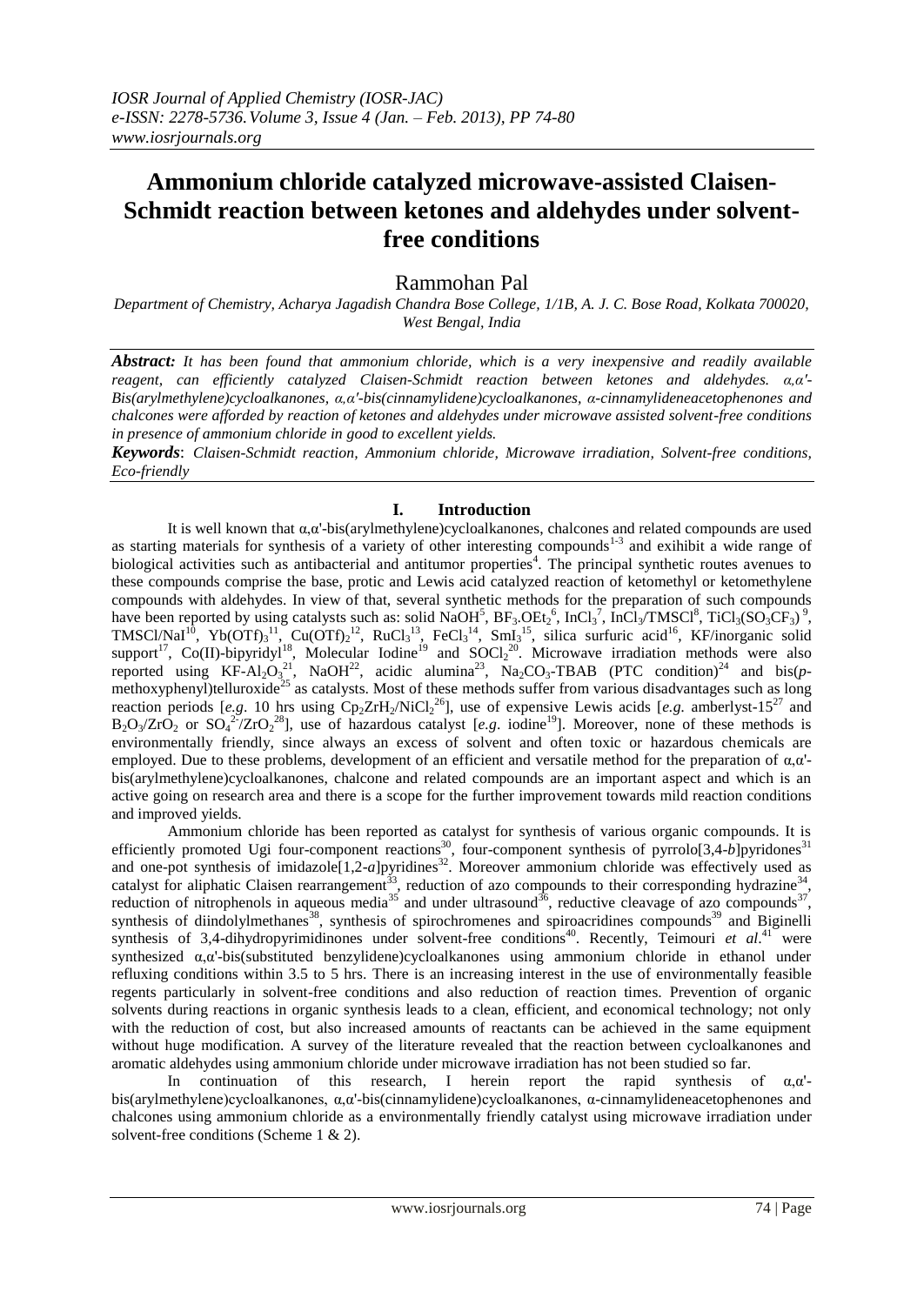# **II. Results And Discussion**

In this methodology, **s**everal aromatic aldehydes were rapidly reacted with cyclohexanone and cyclopentanone when subjected to microwave irradiation in presence of ammonium chloride under solvent-free conditions. The condensation proceeded smoothly to form  $\alpha$ , $\alpha'$ -bis(arylmethylene)cyclohexanones (3a-f) and ,-bis(arylmethylene)cyclopentanones (**3g-k**), respectively, in very good yield (73-95%) (Scheme 1, Table 2). Furfuraldehyde and cinnamaldehyde also reacted with the said cyclic ketones in the similar way.



To achive the best results for this reaction (Scheme 1) we have studied the synthesis of  $\alpha, \alpha'$ bis(phenylmethylene)cyclohexanone (**3a**, entry a**,** Table 2) as a model substrate with using various amount of catalyst (0.25, 0.50 and 0.75 mmol) in different reaction times. For each reaction condition, conversion of benzaldehyde (2 mmol) and cyclohexanone (1 mmol) to **3a** was realized by TLC using silica-gel G of SRL Pvt. Ltd.

| O<br>$^{+}$                        | <b>CHO</b><br>$NH_4Cl$ (0.5 eq.)<br>M.W.; 3 min.                              | O                                                                                                                                                                                                                                                                                                                                                                                                                                                                                                                                                                                                                                                                                                                                                                                                                                                                                                                                                                                                                                                                                                                                                                                                                    |  |
|------------------------------------|-------------------------------------------------------------------------------|----------------------------------------------------------------------------------------------------------------------------------------------------------------------------------------------------------------------------------------------------------------------------------------------------------------------------------------------------------------------------------------------------------------------------------------------------------------------------------------------------------------------------------------------------------------------------------------------------------------------------------------------------------------------------------------------------------------------------------------------------------------------------------------------------------------------------------------------------------------------------------------------------------------------------------------------------------------------------------------------------------------------------------------------------------------------------------------------------------------------------------------------------------------------------------------------------------------------|--|
| $n = 1, 0$                         | R                                                                             | n                                                                                                                                                                                                                                                                                                                                                                                                                                                                                                                                                                                                                                                                                                                                                                                                                                                                                                                                                                                                                                                                                                                                                                                                                    |  |
| 1                                  | $\overline{2}$<br>Scheme 1                                                    | $3a-f : n=1$<br>$3g-k : n = 0$                                                                                                                                                                                                                                                                                                                                                                                                                                                                                                                                                                                                                                                                                                                                                                                                                                                                                                                                                                                                                                                                                                                                                                                       |  |
|                                    |                                                                               | he best results for this reaction (Scheme 1) we have studied the synthesis of $\alpha, \alpha'$ -<br>thylene)cyclohexanone (3a, entry a, Table 2) as a model substrate with using various amount of<br>, 0.50 and 0.75 mmol) in different reaction times. For each reaction condition, conversion of<br>(2 mmol) and cyclohexanone (1 mmol) to 3a was realized by TLC using silica-gel G of SRL Pvt.                                                                                                                                                                                                                                                                                                                                                                                                                                                                                                                                                                                                                                                                                                                                                                                                                 |  |
|                                    | Table 1. Optimization of catalyst content and reaction time.                  |                                                                                                                                                                                                                                                                                                                                                                                                                                                                                                                                                                                                                                                                                                                                                                                                                                                                                                                                                                                                                                                                                                                                                                                                                      |  |
| Catalyst (eq.)                     | Reaction time (min)                                                           | Conversion $(\%)$                                                                                                                                                                                                                                                                                                                                                                                                                                                                                                                                                                                                                                                                                                                                                                                                                                                                                                                                                                                                                                                                                                                                                                                                    |  |
| 0.25                               | 1                                                                             | 40                                                                                                                                                                                                                                                                                                                                                                                                                                                                                                                                                                                                                                                                                                                                                                                                                                                                                                                                                                                                                                                                                                                                                                                                                   |  |
| 0.25                               | 2                                                                             | 55                                                                                                                                                                                                                                                                                                                                                                                                                                                                                                                                                                                                                                                                                                                                                                                                                                                                                                                                                                                                                                                                                                                                                                                                                   |  |
| 0.25                               | 3                                                                             | 63                                                                                                                                                                                                                                                                                                                                                                                                                                                                                                                                                                                                                                                                                                                                                                                                                                                                                                                                                                                                                                                                                                                                                                                                                   |  |
| 0.5                                | 1                                                                             | 71                                                                                                                                                                                                                                                                                                                                                                                                                                                                                                                                                                                                                                                                                                                                                                                                                                                                                                                                                                                                                                                                                                                                                                                                                   |  |
| 0.5                                | 2                                                                             | 90<br>99                                                                                                                                                                                                                                                                                                                                                                                                                                                                                                                                                                                                                                                                                                                                                                                                                                                                                                                                                                                                                                                                                                                                                                                                             |  |
| 0.5                                | 3                                                                             |                                                                                                                                                                                                                                                                                                                                                                                                                                                                                                                                                                                                                                                                                                                                                                                                                                                                                                                                                                                                                                                                                                                                                                                                                      |  |
| 0.75                               | 1<br>$\mathfrak{2}$                                                           | 75<br>94                                                                                                                                                                                                                                                                                                                                                                                                                                                                                                                                                                                                                                                                                                                                                                                                                                                                                                                                                                                                                                                                                                                                                                                                             |  |
| 0.75<br>0.75                       | 3                                                                             | 98                                                                                                                                                                                                                                                                                                                                                                                                                                                                                                                                                                                                                                                                                                                                                                                                                                                                                                                                                                                                                                                                                                                                                                                                                   |  |
|                                    |                                                                               |                                                                                                                                                                                                                                                                                                                                                                                                                                                                                                                                                                                                                                                                                                                                                                                                                                                                                                                                                                                                                                                                                                                                                                                                                      |  |
| e and ammonium chloride for 3 min. | ones and related compounds were obtained in 70-88% yield (Scheme 2, Table 3). | Table 1, the most satisfactory results were obtained with a 2:1:0.5 ratios of benzaldehyde,<br>experimental procedure is very simple and the conversion occurs in short irradiation time of ca. 3<br>adiation the mixture was cooled, poured in ethanol, and filtered. After evaporation of the solvents<br>condensation products were recovered in crystalline forms. The reactions were clean and free<br>oducts such as self condensation of ketones. The presence of electron donating or electron<br>group in the aromatic aldehyde did not show any significant effect on the rate of conversion under<br>sperimental condition. When this reaction was carried out under thermal condition in refluxing<br>longer time $(6 \text{ hrs.})$ was required and the yields of the products were also low $(40-50\%)$ .<br>getting success in condensation of cycloalkanones with aromatic aldehydes and related<br>turned my attention to apply this methodology for synthesis of chalcones and related compounds<br>so well-known for their biological activities as well as for their easy transformation to other<br>ctive compounds. Thus, when acetophenone and benzaldehyde or cinnamaldehyde were used, the |  |
|                                    | www.iosrjournals.org                                                          | $75$   Page                                                                                                                                                                                                                                                                                                                                                                                                                                                                                                                                                                                                                                                                                                                                                                                                                                                                                                                                                                                                                                                                                                                                                                                                          |  |

Table 1. Optimization of catalyst content and reaction time.

As shown in Table 1, the most satisfactory results were obtained with a 2:1:0.5 ratios of benzaldehyde, cyclohexanone and ammonium chloride for 3 min.

The experimental procedure is very simple and the conversion occurs in short irradiation time of *ca*. 3 min. After irradiation the mixture was cooled, poured in ethanol, and filtered. After evaporation of the solvents corresponding condensation products were recovered in crystalline forms. The reactions were clean and free from side products such as self condensation of ketones. The presence of electron donating or electron withdrawing group in the aromatic aldehyde did not show any significant effect on the rate of conversion under the present experimental condition. When this reaction was carried out under thermal condition in refluxing acetonitrile a longer time (6 hrs.) was required and the yields of the products were also low (40-50%).

After getting success in condensation of cycloalkanones with aromatic aldehydes and related compounds, I turned my attention to apply this methodology for synthesis of chalcones and related compounds which are also well-known for their biological activities as well as for their easy transformation to other biologically active compounds. Thus, when acetophenone and benzaldehyde or cinnamaldehyde were used, the desired chalcones and related compounds were obtained in 70-88% yield (Scheme 2, Table 3).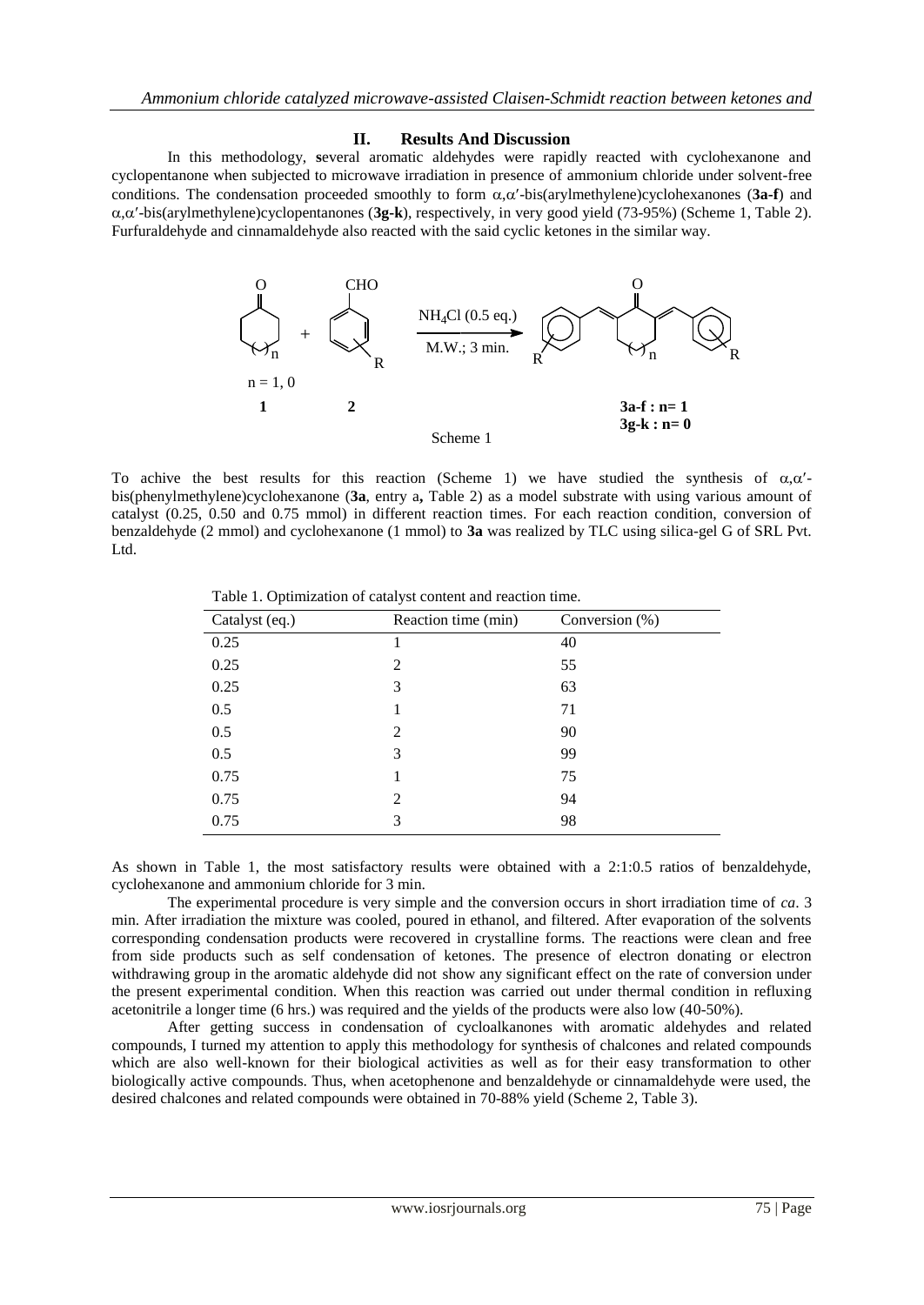

Scheme 2

The catalytic role of ammonium chloride in the above process was clearly evident from the observation that in its absence no reaction took place. Neutral alumina used acted as solid support only, and this view corroborates the findings of Esmaeili *et al*. 23



Scheme 3

Scheme 3 briefly shows the catalytic behavior of ammonium chloride throughout the predicted mechanistic pathway for the preparation of **3a**. Ammonium chloride could activate the carbonyls of cyclohexanone for formation of enol **A** as well as the nucleophilic attack of **A** to benzaldehyde which formed an intermediate **B**. The intermediate **B** again activated for dehydration by formation of hydrogen bonding of its hydroxyl group with NH4Cl which formed **C**. Repetition of these processes formed **3a**.

My findings (Table 2 & 3) reflect the wide applicability and usefulness of the method. Some previously reported data (Table 4) on reaction conditions and yield of product for preparation of  $\alpha,\alpha'$ bis(phenylmethylene)cyclohexanone (entry a, Table 2) were compared with this results. As one can see the results show a very good comparability with previously reported data particularly Teimouri *et al*. <sup>41</sup> in order to yields and reaction times.

Table 4. Comparison own result with reported previously data for synthesis of  $\alpha, \alpha'$ -bis(phenylmethylene)cyclohexanone (**3a**).

| Catalyst                             | Reaction condition            | Time              | Catalyst<br>content |    | Ref.            |
|--------------------------------------|-------------------------------|-------------------|---------------------|----|-----------------|
| Indium trichloride                   | Solvent-free, $110^{\circ}$ C | 6 <sup>hr</sup>   | $0.1$ mmol          | 95 | 7               |
| Copper triflet                       | Solvent-free, 80°C            | 6 <sub>hr</sub>   | $0.05$ mmol         | 94 | 12              |
| <b>I</b> odine                       | Solvent-free, 60-65°C         | $10 \text{ min}$  | $0.1$ mmol          | 93 | 19              |
| Ytterbium triflet                    | Solvent-free, 90°C            | 6 <sup>hr</sup>   | $0.025$ mmol        | 92 | 11              |
| Ruthenium trichloride                | Solvent-free, 120°C           | 6 <sup>hr</sup>   | $0.1$ mmol          | 95 | 13              |
| Silica sulfuric acid                 | Solvent-free, 80°C            | 2.5 <sub>hr</sub> | 4 mmol              | 91 | 16              |
| $SO_4^2$ - $ZrO_2$ or $B_2O_3/ZrO_2$ | Solvent-free, MW              | $18 \text{ min}$  | unspecified         | 96 | 28              |
| Amberlyst-15                         | Solvent-free, MW              | $3 \text{ min}$   | $100 \text{ mg}$    | 80 | 27              |
| $KF-Al2O3$                           | Solvent-free, MW              | $4 \text{ min}$   | $37 \%$ (w/w)       | 90 | 21              |
| Acidic alumina                       | Solvent-free, MW              | $3.5 \text{ min}$ | $4 \text{ gm}$      | 97 | 23              |
| Ammonium chloride                    | Ethanol, Reflux               | 5 <sub>hr</sub>   | $0.5 \text{ mmol}$  | 91 | 41              |
| Ammonium chloride                    | Solvent-free, MW              | 3 min             | $0.5 \text{ mmol}$  | 95 | Present<br>work |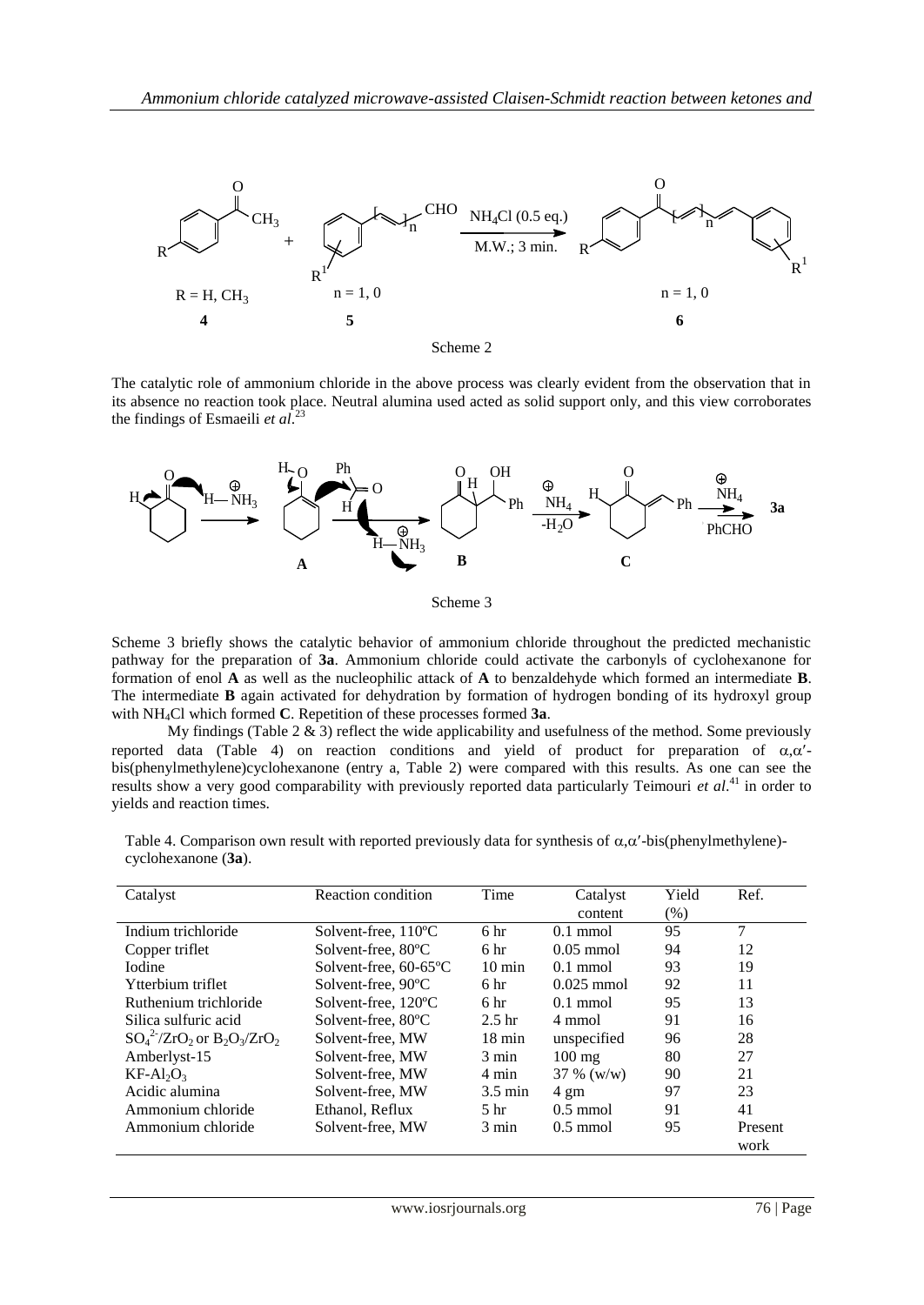| Table 2. Results of Microwave assisted Claisen-Schmidt reaction between cycloalkanones and aldehydes<br>catalyzed by ammonium chloride.                                                                                                                                                                                                                                                                                                      |                |                                                                  |                                       |         |         |                  |
|----------------------------------------------------------------------------------------------------------------------------------------------------------------------------------------------------------------------------------------------------------------------------------------------------------------------------------------------------------------------------------------------------------------------------------------------|----------------|------------------------------------------------------------------|---------------------------------------|---------|---------|------------------|
|                                                                                                                                                                                                                                                                                                                                                                                                                                              |                |                                                                  | Isolated                              | Mp/ °C  |         |                  |
| Entry                                                                                                                                                                                                                                                                                                                                                                                                                                        | Ketone         | Aldehyde                                                         | Product                               | Yield   | Found   | Reported         |
|                                                                                                                                                                                                                                                                                                                                                                                                                                              | (1)            | (2)                                                              | $(3)^a$                               | $(%)^b$ |         |                  |
|                                                                                                                                                                                                                                                                                                                                                                                                                                              | $\overline{O}$ | CHO                                                              | $\overline{O}$                        |         |         |                  |
| $\mathbf{a}$                                                                                                                                                                                                                                                                                                                                                                                                                                 |                |                                                                  |                                       | 95      | 114     | $115 - 116^{21}$ |
|                                                                                                                                                                                                                                                                                                                                                                                                                                              | $\Omega$       | CHO                                                              | $\mathbf O$                           |         |         |                  |
|                                                                                                                                                                                                                                                                                                                                                                                                                                              |                |                                                                  |                                       |         |         | $205^{23}$       |
| $\mathbf b$                                                                                                                                                                                                                                                                                                                                                                                                                                  |                |                                                                  | CH <sub>3</sub><br>OCH3               | 81      | 203-205 |                  |
|                                                                                                                                                                                                                                                                                                                                                                                                                                              |                | OCH <sub>3</sub>                                                 |                                       |         |         |                  |
|                                                                                                                                                                                                                                                                                                                                                                                                                                              | $\mathbf O$    | CHO                                                              | O                                     |         |         |                  |
| $\mathbf C$                                                                                                                                                                                                                                                                                                                                                                                                                                  |                |                                                                  |                                       | 79      | 164-166 | $168^{16}$       |
|                                                                                                                                                                                                                                                                                                                                                                                                                                              |                |                                                                  | CH <sub>3</sub>                       |         |         |                  |
|                                                                                                                                                                                                                                                                                                                                                                                                                                              |                | CH <sub>3</sub>                                                  | CH <sub>3</sub>                       |         |         |                  |
|                                                                                                                                                                                                                                                                                                                                                                                                                                              |                |                                                                  |                                       |         |         |                  |
|                                                                                                                                                                                                                                                                                                                                                                                                                                              | O              | CHO                                                              | $\mathbf O$                           |         |         |                  |
| $\mathrm{d}% \left\  \mathbf{r}_{i}^{*}\right\  _{A_{i}}=\mathrm{d}\left\  \mathbf{r}_{i}^{*}\right\  _{A_{i}}=\mathrm{d}\left\  \mathbf{r}_{i}^{*}\right\  _{A_{i}}=\mathrm{d}\left\  \mathbf{r}_{i}^{*}\right\  _{A_{i}}=\mathrm{d}\left\  \mathbf{r}_{i}^{*}\right\  _{A_{i}}=\mathrm{d}\left\  \mathbf{r}_{i}^{*}\right\  _{A_{i}}=\mathrm{d}\left\  \mathbf{r}_{i}^{*}\right\  _{A_{i}}=\mathrm{d}\left\  \mathbf{r}_{i}^{*}\right\  _$ |                |                                                                  |                                       | 90      | 137     | $138^{27}$       |
|                                                                                                                                                                                                                                                                                                                                                                                                                                              |                | Cl                                                               | Cl<br>Cl                              |         |         |                  |
|                                                                                                                                                                                                                                                                                                                                                                                                                                              | O              |                                                                  | $\rm{O}$                              |         |         |                  |
| ${\rm e}$                                                                                                                                                                                                                                                                                                                                                                                                                                    |                | $\circ \sim_{\text{CHO}}$                                        |                                       | 78      | 140-142 | $143 - 145^{23}$ |
|                                                                                                                                                                                                                                                                                                                                                                                                                                              |                |                                                                  |                                       |         |         |                  |
|                                                                                                                                                                                                                                                                                                                                                                                                                                              | O              | CHO                                                              | O                                     |         |         |                  |
| $\mathbf f$                                                                                                                                                                                                                                                                                                                                                                                                                                  |                |                                                                  |                                       | 79      | 180-182 | $184^{27}$       |
|                                                                                                                                                                                                                                                                                                                                                                                                                                              |                | $\Omega$                                                         |                                       |         |         |                  |
|                                                                                                                                                                                                                                                                                                                                                                                                                                              | $\mathbf{O}$   | CHO                                                              | O                                     |         |         |                  |
| $\mathbf{g}% _{T}=\mathbf{g}_{T}=\mathbf{g}_{T}=\mathbf{g}_{T}=\mathbf{g}_{T}=\mathbf{g}_{T}=\mathbf{g}_{T}=\mathbf{g}_{T}=\mathbf{g}_{T}=\mathbf{g}_{T}=\mathbf{g}_{T}=\mathbf{g}_{T}=\mathbf{g}_{T}=\mathbf{g}_{T}=\mathbf{g}_{T}=\mathbf{g}_{T}=\mathbf{g}_{T}=\mathbf{g}_{T}=\mathbf{g}_{T}=\mathbf{g}_{T}=\mathbf{g}_{T}=\mathbf{g}_{T}=\mathbf{g}_{T}=\mathbf{g}_{T}=\mathbf{g}_{T}=\mathbf{g}_{T}=\mathbf{g}_{T}=\math$               |                |                                                                  |                                       | 82      | 190     | $190 - 191^{16}$ |
|                                                                                                                                                                                                                                                                                                                                                                                                                                              |                |                                                                  |                                       |         |         |                  |
|                                                                                                                                                                                                                                                                                                                                                                                                                                              | O              | CHO                                                              | $\mathbf O$                           |         |         |                  |
| $\boldsymbol{h}$                                                                                                                                                                                                                                                                                                                                                                                                                             |                |                                                                  |                                       | 73      | 213-215 | $212 - 215^{16}$ |
|                                                                                                                                                                                                                                                                                                                                                                                                                                              |                |                                                                  | CH <sub>3</sub> O<br>OCH <sub>3</sub> |         |         |                  |
|                                                                                                                                                                                                                                                                                                                                                                                                                                              |                | OMe                                                              |                                       |         |         |                  |
|                                                                                                                                                                                                                                                                                                                                                                                                                                              | О              | CHO                                                              | $\mathbf O$                           |         |         |                  |
| $\mathbf i$                                                                                                                                                                                                                                                                                                                                                                                                                                  |                |                                                                  |                                       | 87      | 227-239 | $225^{16}$       |
|                                                                                                                                                                                                                                                                                                                                                                                                                                              |                |                                                                  |                                       |         |         |                  |
|                                                                                                                                                                                                                                                                                                                                                                                                                                              |                | Cl                                                               | Cl<br>C1                              |         |         |                  |
|                                                                                                                                                                                                                                                                                                                                                                                                                                              | O              |                                                                  | ${\bf O}$                             |         |         |                  |
| $\mathbf{j}$                                                                                                                                                                                                                                                                                                                                                                                                                                 |                | $\left\langle \mathcal{L}_{\text{O}}\right\rangle _{\text{CHO}}$ |                                       | 80      | 204     | $204 - 205^{19}$ |
|                                                                                                                                                                                                                                                                                                                                                                                                                                              |                |                                                                  |                                       |         |         |                  |
|                                                                                                                                                                                                                                                                                                                                                                                                                                              | $\mathbf O$    | $_{\mathrm{CHO}}$                                                | $\overline{O}$                        |         |         |                  |
| $\mathbf k$                                                                                                                                                                                                                                                                                                                                                                                                                                  |                |                                                                  |                                       | 74      | 259-261 | $262^{27}$       |
|                                                                                                                                                                                                                                                                                                                                                                                                                                              |                |                                                                  |                                       |         |         |                  |
|                                                                                                                                                                                                                                                                                                                                                                                                                                              | O              | СН=СНСНО                                                         | $\mathbf O$                           |         |         |                  |
| $\mathbf{l}$                                                                                                                                                                                                                                                                                                                                                                                                                                 |                |                                                                  |                                       | 81      | 178     | $178 - 180^{21}$ |
|                                                                                                                                                                                                                                                                                                                                                                                                                                              |                |                                                                  |                                       |         |         |                  |
|                                                                                                                                                                                                                                                                                                                                                                                                                                              | $\circ$        | СН=СНСНО                                                         | $\mathbf O$                           |         |         |                  |
| ${\bf m}$                                                                                                                                                                                                                                                                                                                                                                                                                                    |                |                                                                  |                                       | 84      | 219-221 | $222 - 224^{21}$ |
|                                                                                                                                                                                                                                                                                                                                                                                                                                              |                |                                                                  |                                       |         |         |                  |
|                                                                                                                                                                                                                                                                                                                                                                                                                                              |                |                                                                  |                                       |         |         |                  |
| <sup>a</sup> All products were identified by their melting points and spectral data; <sup>b</sup> Isolated yields.                                                                                                                                                                                                                                                                                                                           |                |                                                                  |                                       |         |         |                  |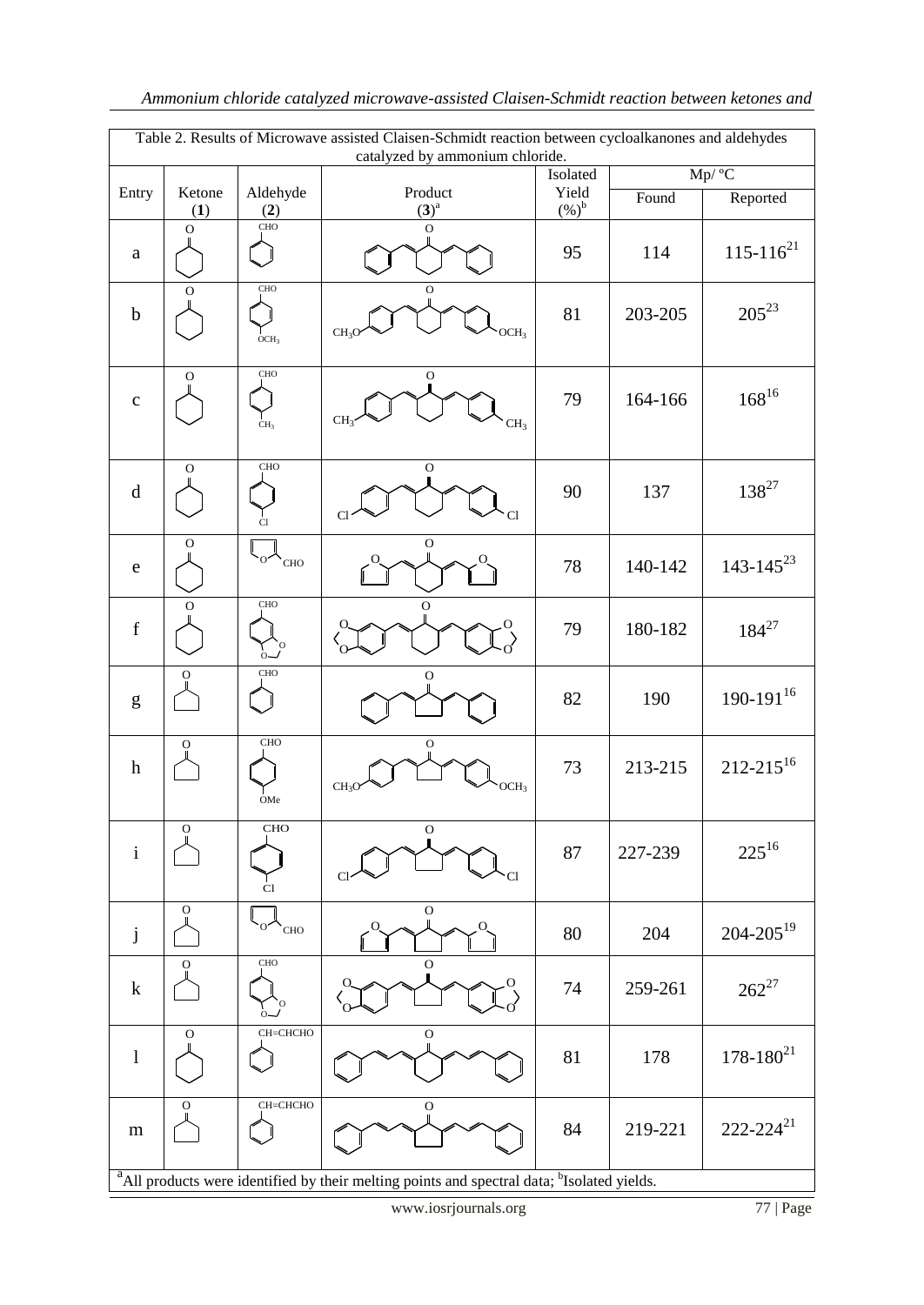| Table 3. Results of Microwave assisted Claisen-Schmidt reaction between acetophenones and aldehydes<br>catalyzed by ammonium chloride.                                                                                                                                                                                                                                                                                         |                                                     |                 |                                         |                  |                     |                  |
|--------------------------------------------------------------------------------------------------------------------------------------------------------------------------------------------------------------------------------------------------------------------------------------------------------------------------------------------------------------------------------------------------------------------------------|-----------------------------------------------------|-----------------|-----------------------------------------|------------------|---------------------|------------------|
| Entry                                                                                                                                                                                                                                                                                                                                                                                                                          | Ketone<br>(4)                                       | Aldehyde<br>(5) | Product<br>$(6)^a$                      | Yield<br>$(%)^b$ | $\overline{Mp}/$ °C |                  |
|                                                                                                                                                                                                                                                                                                                                                                                                                                |                                                     |                 |                                         |                  | Found               | Reported         |
| $\mathbf{a}$                                                                                                                                                                                                                                                                                                                                                                                                                   | $\mathbf O$<br>CH <sub>3</sub>                      | СН=СНСНО        | $\mathcal O$<br>Ph                      | 70               | 84-85               | $86^{27}$        |
| $\mathbf b$                                                                                                                                                                                                                                                                                                                                                                                                                    | ${\rm O}$<br>CH <sub>3</sub><br>NO <sub>2</sub>     | СН=СНСНО        | $\mathbf O$<br>Ph<br>NO <sub>2</sub>    | 75               | 122                 | $120 - 121^{27}$ |
| $\mathbf C$                                                                                                                                                                                                                                                                                                                                                                                                                    | $\mathbf O$<br>CH <sub>3</sub><br>CH <sub>3</sub> O | СН=СНСНО        | $\mathbf{O}$<br>Ph<br>CH <sub>3</sub> O | 78               | 74-75               | $76 - 78^{27}$   |
| $\rm d$                                                                                                                                                                                                                                                                                                                                                                                                                        | $\mathbf O$<br>CH <sub>3</sub><br>Cl                | СН=СНСНО        | $\mathbf O$<br>Ph<br>Cl                 | 82               | 133-135             | $136^{27}$       |
| $\mathbf e$                                                                                                                                                                                                                                                                                                                                                                                                                    | $\mathbf O$<br>CH <sub>3</sub><br>CH <sub>3</sub>   | СН=СНСНО        | ${\rm O}$<br>Ph<br>CH <sub>3</sub>      | 85               | 77                  | $78 - 80^{27}$   |
| $\mathbf f$                                                                                                                                                                                                                                                                                                                                                                                                                    | $\rm{O}$<br>CH <sub>3</sub>                         | CHO             | $\mathcal{O}$                           | 96               | 56                  | $56 - 57^{20}$   |
| $\mathbf{g}% _{T}=\mathbf{g}_{T}=\mathbf{g}_{T}=\mathbf{g}_{T}=\mathbf{g}_{T}=\mathbf{g}_{T}=\mathbf{g}_{T}=\mathbf{g}_{T}=\mathbf{g}_{T}=\mathbf{g}_{T}=\mathbf{g}_{T}=\mathbf{g}_{T}=\mathbf{g}_{T}=\mathbf{g}_{T}=\mathbf{g}_{T}=\mathbf{g}_{T}=\mathbf{g}_{T}=\mathbf{g}_{T}=\mathbf{g}_{T}=\mathbf{g}_{T}=\mathbf{g}_{T}=\mathbf{g}_{T}=\mathbf{g}_{T}=\mathbf{g}_{T}=\mathbf{g}_{T}=\mathbf{g}_{T}=\mathbf{g}_{T}=\math$ | O<br>CH <sub>3</sub>                                | CHO<br>OMe      | O<br>OCH <sub>3</sub>                   | 87               | 68-70               | $69 - 71^{5}$    |
| $\boldsymbol{\textbf{h}}$                                                                                                                                                                                                                                                                                                                                                                                                      | $\mathbf O$<br>CH <sub>3</sub>                      | CHO<br>Cl       | $\mathbf O$<br>Cl                       | 78               | 110-112             | $111 - 1135$     |
| $\rm i$                                                                                                                                                                                                                                                                                                                                                                                                                        | 0<br>CH <sub>3</sub><br>CH <sub>3</sub>             | <b>CHO</b>      | ${\rm O}$<br>CH <sub>3</sub>            | $90\,$           | 110                 | $112^{27}$       |
| <sup>a</sup> All products were identified by their melting points and spectral data. <sup>b</sup> Isolated yields after crystallization in<br>ethanol.                                                                                                                                                                                                                                                                         |                                                     |                 |                                         |                  |                     |                  |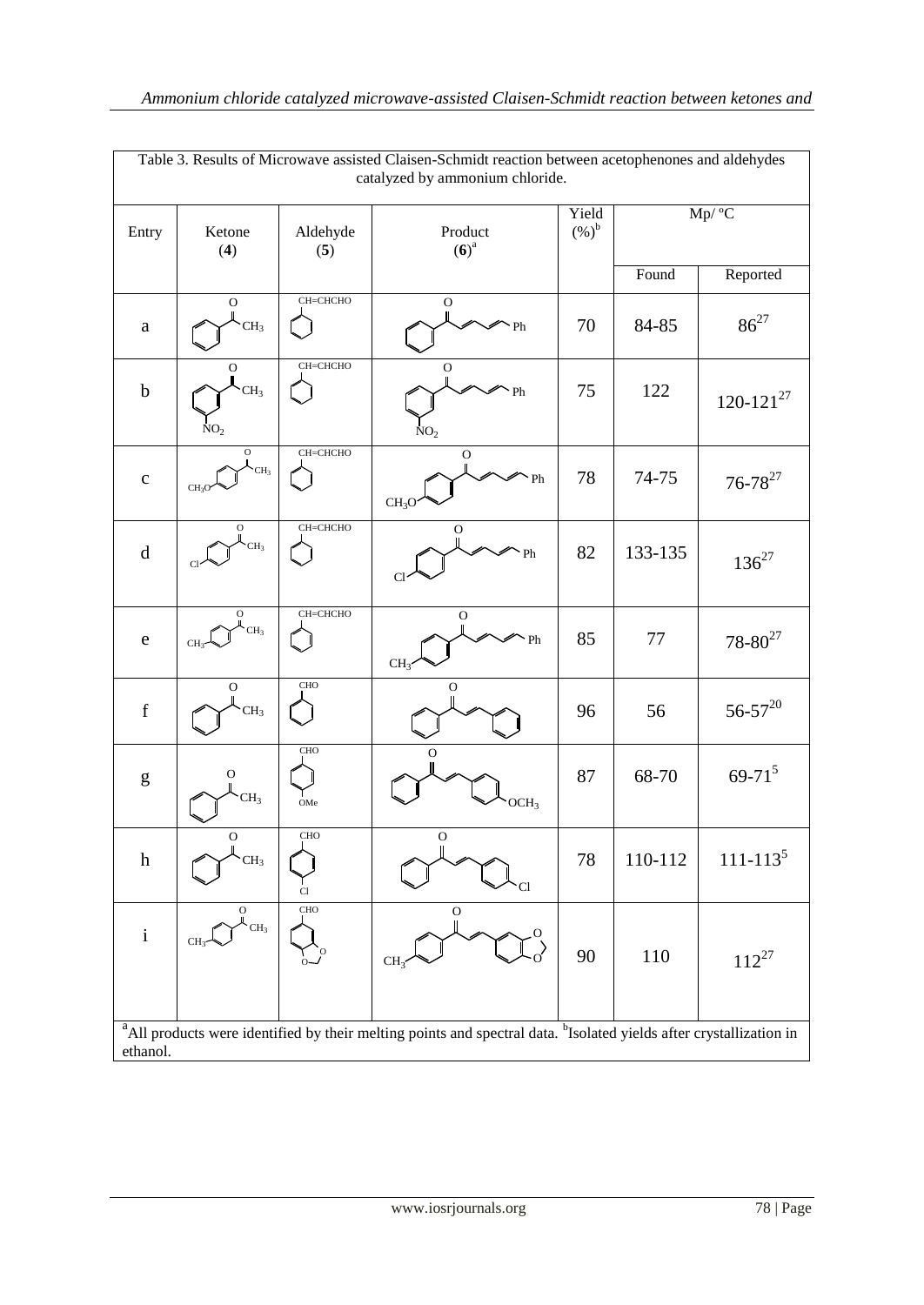# **III. Experimental**

#### *1.1. Chemicals and Apparatus*

All the chemicals used in the present study are of analytical grade and were obtained from local suppliers. Melting points were determined on a Kofler block and uncorrected. IR spectra were recorded on Perkin Elmer FT-IR Spectrophotometer (Spectrum RX 1) and Jasco FT-IR-4200 Spectrophotometer as KBr pellets. <sup>1</sup>H and <sup>13</sup>C NMR spectra were obtained in CDCl<sub>3</sub> on a Bruker AV-300 (300 MHz) spectrometers using TMS as an internal standard. Analytical samples were dried *in vacuo* at room temperature. Microanalytical data were recorded on two Perkin-Elmer 2400 Series II C, H, N analyzers. Column chromatograpy were performed on silica gel (100-200 mesh) using petroleum ether (60-80ºC)-ethyl acetate mixture as eluents. TLC was carried out on silica gel G.

#### *1.2. General procedure*

 Ketone (1 mmol), aldehyde (2 mmol for **3a**-**m** or 1 mmol for **6a**-**i**) neutral alumina (2 g), and ammonium chloride (0.03 g, 0.5 mmol) were mixed thoroughly with the help of mortar pastle and the mixture was taken in a Pyrex beaker (10 mL). The solid mixture was irradiated under a microwave (LG, MH-4048GW, 480 W, 3 min). After completion of reaction indicated by TLC, the reaction mixture was cooled to room temperature, poured in ethanol, and filtered. After evaporation of the solvents corresponding condensation products were recovered in crystalline forms. The products were characterized from their IR,  ${}^{1}H$  NMR and  ${}^{13}C$ NMR spectroscopy. The characteristics data of some representative compound are given below.

#### *1.3. Analytical and Spectral data of some selected compounds*

*2,6-Bis(piperanyl)cyclohexanone* (**3f**): Yellow crystalline solid. m.p. 180-182ºC. FT-IR (KBr): 3050, 2930, 1682 (C=O), 1595 (C=C), 1210, 756 cm<sup>-1</sup>; <sup>1</sup>H NMR (CDCl<sub>3</sub>, 300 MHz): δ 7.70 (br. s., 2H), 7.00 (br. d., 2H, *J* = 7.5 Hz), 6.98 (s, 2H, =CH), 6.85 (d, 2H, *J* = 8.4 Hz), 6.01 (s, 4H, -OCH2O-), 2.87-2.92 (dt, 4H), 1.76- 1.84 (quintet, 2H); <sup>13</sup>C NMR (CDCl3, 75 MHz); δ 190.1 (C=O), 148.1, 147.7, 136.6, 134.6, 130.2, 125.8, 110.1, 108.4, 101.3, 28.5, 22.9. Anal. Calcd for C<sub>22</sub>H<sub>18</sub>O<sub>5</sub> (362): C, 72.92; H, 5.01. Found: C, 72.68; H, 5.12%.

*2,5-Bis(cinnamylidene)cyclopentanone* (**3m**): Yellow crystalline solid. m.p. 219-221ºC. FT-IR (KBr): 3019, 2909, 1674 (C=O), 1615 (C=C), 1203, 755 cm<sup>-1</sup>; <sup>1</sup>H NMR (CDCl<sub>3</sub>, 300 MHz): δ 7.03-7.52 (m, 12H), 6.95-7.02 (m, 4H), 2.92 (s, 4H).

*α-Cinnamylidene-4-methylacetophenone* (**6e**): Yellow crystalline solid. m.p. 77ºC. FT-IR (KBr)): 3041, 2953, 1652 (C=O), 1600 (C=C), 1199, 743 cm<sup>-1</sup>; <sup>1</sup>H NMR (CDCl<sub>3</sub>, 300 MHz): δ 7.89 (d, 2H, *J* = 8.1 Hz), 7.60 (ddd, 1H, *J* = 15.3, 7.2 & 3.0 Hz), 7.50 (dd, 2H, *J* = 6.9 & 1.3 Hz), 7.27-7.40 (m, 5H), 7.10 (d, 1H, *J* = 17.2 Hz), 6.97-7.05 (m, 2H), 2.43 (s, 3H, CH3).

*4'-Methyl-α-piperanylacetophenone* (**6i**): Yellow crystalline solid. m.p. 110ºC. FT-IR (KBr)): 3060, 2933, 1675 (C=O), 1590 (C=C), 1220, 770 cm-1 ; <sup>1</sup>H NMR (CDCl3, 300 MHz): δ 7.92 (d, 2H, *J* = 8.1 Hz), 7.73 (d, 1H, *J* = 15.6 Hz), 7.37 (d, 1H, *J* = 15.6 Hz), 7.29 (d, 2H, *J* = 8.1 Hz), 7.17 (d, 1H, *J* = 1.5 Hz), 7.11 (dd, 1H, *J* = 8.0 Hz & 1.5 Hz), 6.83 (d, 1H, *J* = 7.8 Hz), 6.00 (s, 2H, -OCH<sub>2</sub>O-), 2.43 (s, 3H, CH<sub>3</sub>); <sup>13</sup>C NMR (CDCl<sub>3</sub>, 75 MHz): δ 189.9 (C=O), 149.8, 148.3, 144.2, 143.4, 135.8, 129.7, 129.2, 128.5, 125.1, 120.2, 108.6, 106.6, 101.6, 21.65 (CH<sub>3</sub>). Anal. Calcd for C<sub>17</sub>H<sub>14</sub>O<sub>3</sub> (266): C, 76.68; H, 5.30. Found: C, 80.55; H, 5.21%.

# **IV. Conclusions**

In Conclusion, I have developed an economically and environmentally friendly catalyser for simple and efficient synthesis of  $\alpha$ , $\alpha$ '-bis(arylmethylene)cycloalkanones,  $\alpha$ , $\alpha$ '-bis(cinnamylidene)cycloalkanones,  $\alpha$ cinnamylideneacetophenones and chalcones in relatively short reaction times using microwave irradiation under solvent-free reaction conditions. This involves the use of NH4Cl as a very inexpensive and easily available catalyst under neutral and solvent free conditions. Present methodology offers very attractive features such as reduced reaction times, higher yields and economic viability of the catalyst, when compared with other catalysts, which will have wide scope in organic synthesis.

#### **Acknowledgements**

Financial support from the University Grants Commission, New Delhi, Government of India (UGC MRP Grant no. PSW-130/11-12-ERO) is gratefully acknowledged. Author also thanks the authorities of A. J. C. Bose College for providing infrastructural facilities.

#### **References**

- [1] Li J-T, Lin Z-P & Liu C-T, Indian J Chem*,* 47B, (2008), 283.
- [2] Rashinkar G S, Pore S B, Mote K B & Salunkhe R S, Indian J Chem*,* 48B, **(**2009), 606.
- [3] Das B C, Marippan G, Saha S, Bhowmik D & Chiranjib, J Chem Pharm Res, 2, (2010), 113.